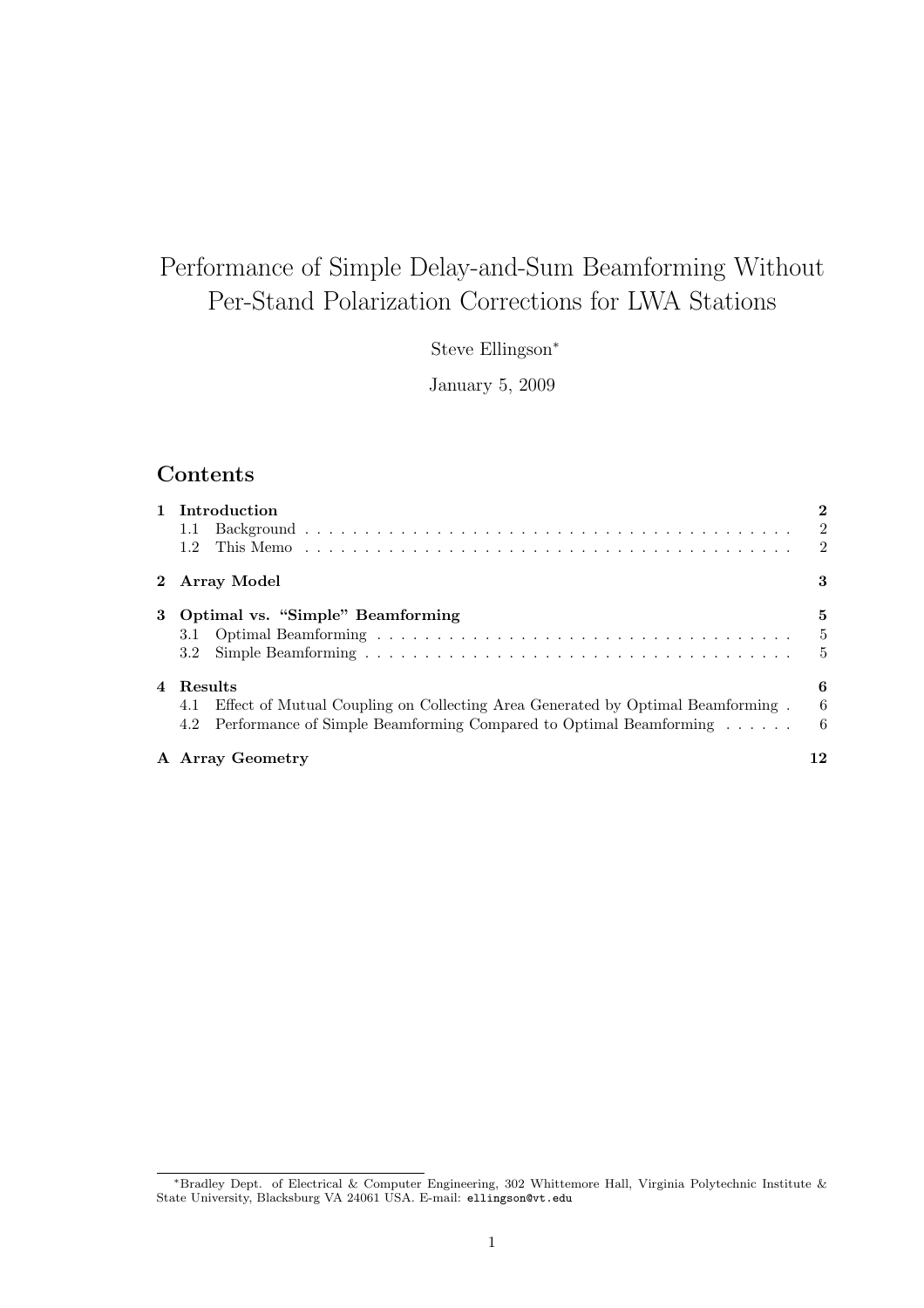## 1 Introduction

It has been known since LWA Memo 67 [1] that the antennas within an LWA station are likely to experience significant levels of mutual coupling. However, it is not yet clear if any special measures are required or useful in the per-stand processing prior to "full RF" beamforming to account for this. The station electronics can be much simpler if the differences in the responses of antennas can be neglected; in particular, if the differences in polarization response as a function of frequency can be neglected [2].

#### 1.1 Background

LWA Memo 140 [3] considered the impact of mutual coupling on the ability to perform per-stand calibration prior to beamforming, using the scheme discussed in LWA Memos 106 [4], 107 [5], and 138 [6]. It is found that for a stand near the center of the array, the requirements in terms of the length of FIR filters is about the same, and that the mutual coupling does not seem to have much effect on the ability to convert the "raw" voltage signals provided from each dipole into standard left- and right-circular polarizations. However, this is not the same as saying that mutual coupling does not significantly affect the polarization response; Memo 140 only shows that mutual coupling does not have much impact on the performance of this calibration. Furthermore, only one stand near the center of a 64-stand version of the array was considered. Thus, Memo 140 does not have much to say about the performance of a "full RF" beamforming scheme in which the differences in per-stand polarization response are neglected.

Memo 147 [7] showed some initial results from an attempt to characterize the stand-to-stand variations in the response of antennas in a full (256-stand) LWA station array. This study was limited to one frequency, 38 MHz, using the old (100 m diameter circular, 4 m minimum inter-stand separation) station footprint. After some steps to demonstrate the efficacy/validity of the numerical analysis, the H-plane patterns were examined. It was found that the H-plane co-pol patterns vary dramatically from stand to stand, with gain differences ranging from  $+2$  dB to  $-6$  dB relative to a single stand isolated from the rest of the array. The cross-pol patterns were also seen to have significant variations.

#### 1.2 This Memo

Having determined that mutual coupling does in fact significantly affect stand in situ responses, this memo attempts to follow up Memo 147 to answer the "bottom line" question of whether these variations matter in the sense that per-stand, frequency-dependent polarization and dispersion corrections are required to achieve acceptable beamforming performance. First, it should be noted that an important difference between this memo and Memo 147 is that we now assume the new 110 m  $\times$  100 m elliptical station array footprint, with 5 m minimum inter-stand separation.<sup>1</sup>

It is found that despite the large stand-to-stand variations that exist over the entire frequency range of interest, simple beamforming – that is, delay-and-sum beamforming for each of the two "raw" polarizations neglecting stand-to-stand variations other than geometrical/propagation delay – is nearly optimal in terms of main lobe gain. The coupling-induced differences in stand responses appear to "average out" with very low bias, such that near-optimum array gain can be achieved without per-stand corrections for polarization or antenna dispersion.

Although not quantified in this memo, it is important to note that these results do not imply that mutual coupling has negligible effect on array gain. Although the effect of coupling on main beam gain is very small for the two pointings considered in this memo, it is known from previous

<sup>1</sup>This new geometry was obtained by email from A. Cohen on Dec 18, 2008 and does not appear to be documented anywhere at present. For this reason, the stand position data are included in this memo as Appendix A.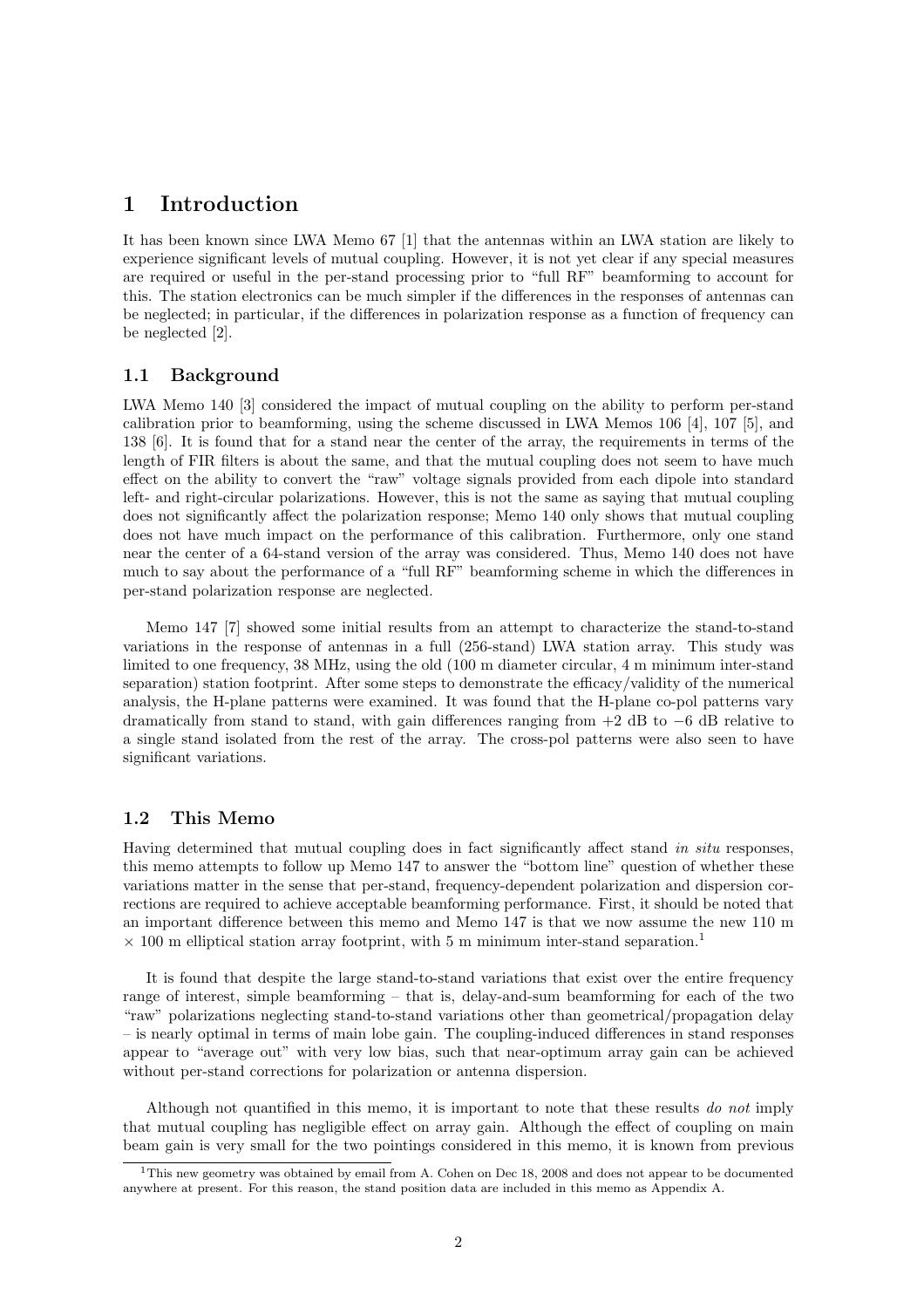

Figure 1: Array geometry. The exact locations of the stands are given in Appendix A.

work (Memo [8] and [9]) that the difference for some pointings can be on the order of 10's of percent. Instead, the above findings indicate that simple delay-and-sum beamforming of the raw dipole polarizations is nearly optimal in the sense that it provides the maximum possible gain, whatever that gain may be. Furthermore, it should be noted that these results do *not* imply that the shape of the main lobe or the levels and positions of sidelobes are not significantly affected by mutual coupling. To the contrary, the large variations in per-stand responses noted in this memo and in Memo 147 mean that it is quite likely that mutual coupling has a significant effect on sidelobe levels and positions. The effect of mutual coupling on the main beam shape is probably less significant – "small", but difficult to characterize in a meaningful way without further study.<sup>2</sup> Finally, it should be noted that the fence and shelter are not yet considered in the results presented here.

## 2 Array Model

The LWA station array consists of 256 stands, each consisting of two perpendicularly-arranged dipoles, with irregular spacings within an ellipse with major and minor axes of diameter 110 m aligned North-South and 100 m aligned East-West, respectively. This is shown in Figure 1. The minimum spacing between stands is 5 m.

<sup>2</sup>Slide 6 of reference [9] gives an idea of what to expect; i.e., a very small difference in beamwidth but with an offset in the direction of maximum gain as large as a degree or so.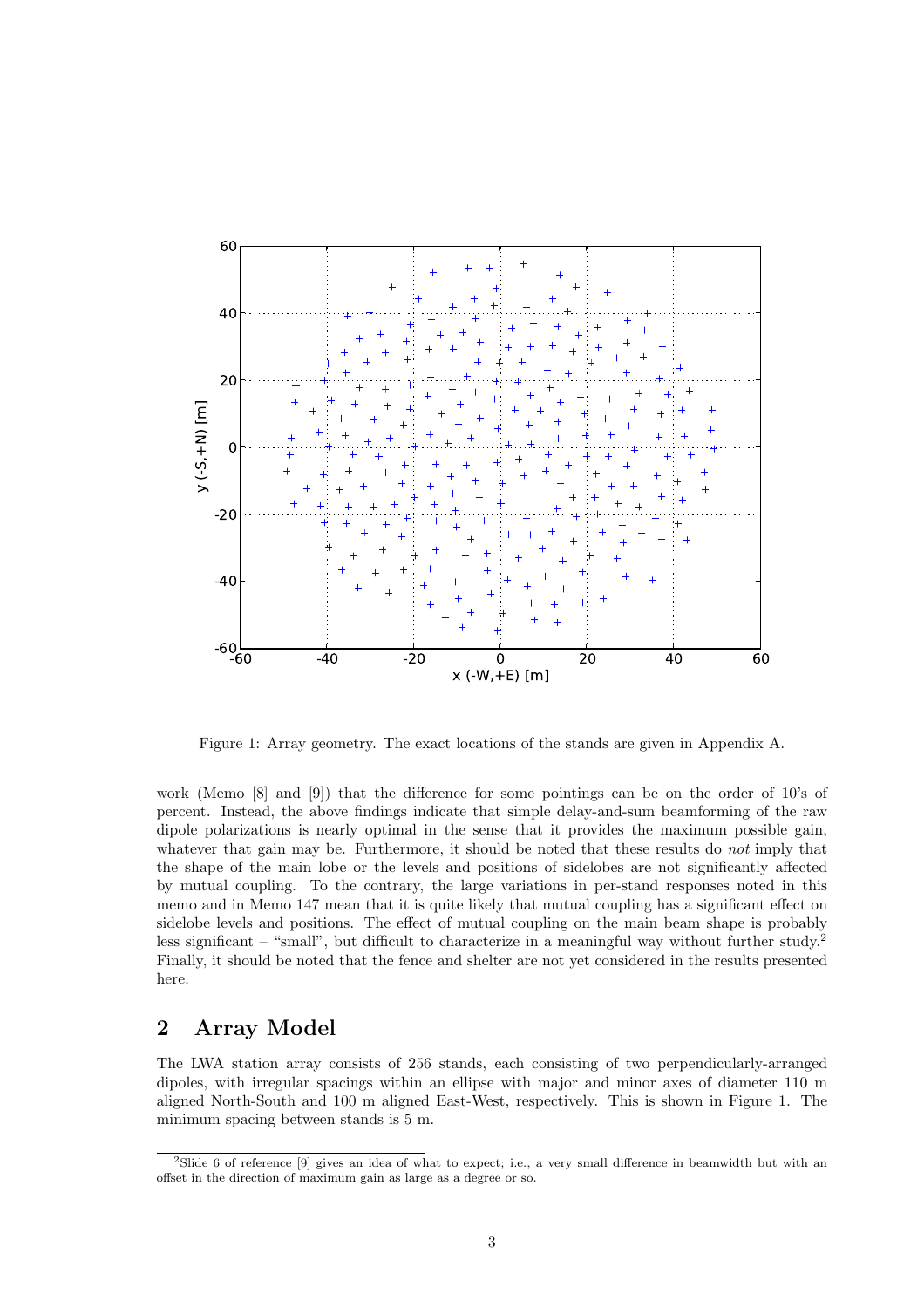The station array will be surrounded by a fence with 5 m minimum separation from the stands [10], and it is known from LWA Memo 129 [11] that the fence can have a significant impact on the antenna patterns. It is also known from LWA Memo 141 [12] that the shelter can also have a significant effect on the antenna patterns. However, the fence and the shelter are not included in the model used to generate the results presented in this memo. Determining the effect of the fence and shelter is left for future work.

Stand design is not completely determined at present. This is actually not of much consequence in this study since the proposed "tied fork" dipole design, when replicated 512 times, results in a model with prohibitively-large computational burden and high potential for subtle numerical difficulties when analyzed using the moment method (e.g., NEC2 or NEC4). Therefore, a simple dipole model is used instead. In this model, each dipole is a perfectly-conducting cylinder 3.947 m long and 6 cm in diameter. This is roughly equivalent to a "blade"-type antenna having blade width of 12 cm [13]. The center 15 cm is the feedpoint region, and is horizontal to the ground. The "arms" on either side bend downward at a 45◦ angle. In the coordinate system used in this memo, dipoles are aligned parallel to the x and y axes, with z pointing toward the zenith. The feedpoint heights of  $x$ - and y-aligned dipoles is 2.019 m and 1.929 m respectively; that is, the entire dipole is shifted up or down slightly to prevent feedpoint wires from intersecting or becoming too close to be properly modeled. The ground is assumed to be an infinite flat surface of perfectly-conducting material.

NEC2 is used to perform the analysis. The 15-cm-long feedpoint wire is divided into three segments, and the center segment is loaded with a series impedance of 100  $\Omega$ , modeling the FEE input. Each dipole arm is divided into 10 segments, which is appropriate for frequencies up to 88 MHz. The design of the dipole and its segmentation were carefully reviewed with respect to known NEC design guidelines and limitations, and the model was analyzed in a preliminary study to confirm it's numerical stability over the frequency range 10–88 MHz. The model was further validated at 38 MHz, as explained in LWA Memo 147 [7]. The complete array model (but not yet including the shelter and fence) uses about 12,000 segments and requires roughly one hour to run (on a 2007 vintage dual-core Centrino-based laptop, running Ubuntu Linux) for each frequency of interest.

A reasonable question to ask is "How well does this model describe arrays consisting of stands based on the "tied fork" dipole concept, with each stand over a small ground screen?" The answer, unfortunately, is extremely difficult to answer in a satisfying way. Qualitatively, the behavior is expected to be very similar with similar trends. Quantitatively, based on experience, the results are expected to agree "sufficiently well" over most of the frequency range of interest, since the antennas are very similar from an electromagnetic perspective. The tied-fork dipole is likely to have somewhat broader impedance bandwidth, so the greatest discrepancies in impedance are likely to occur at the highest and lowest frequencies, and the greatest discrepancies in pattern will occur at the highest frequencies. Regardless of all of these points, the issue is essentially moot as the tied-fork design would require about 3 times as many segments, resulting in computational burden which is roughly  $3<sup>3</sup> = 27$  times greater. Changing from an infinite perfectly-conducting ground screen to 256 separate ground screens with intervening exposed earth makes the computation altogether intractable without extraordinary measures; e.g., moving to a large, high-performance computer cluster. An additional issue favoring the use of the simple dipole + infinite ground model over a closer-to-true model is that conventional tests for model "reasonableness" and numerical stability are correspondingly difficult to carry out for the latter. Thus, we are essentially trading off decreased model detail for both speed and increased confidence in the results.<sup>3</sup>

<sup>&</sup>lt;sup>3</sup>A possible topic for future work be to identify a simple frequency-dependent model for the production stand design. That is: For each frequency, these is a simple model model which best approximates the production stand response. Then, in future analyses, the simple stand model would be varied with frequency in order to better predict the performance of the actual stand.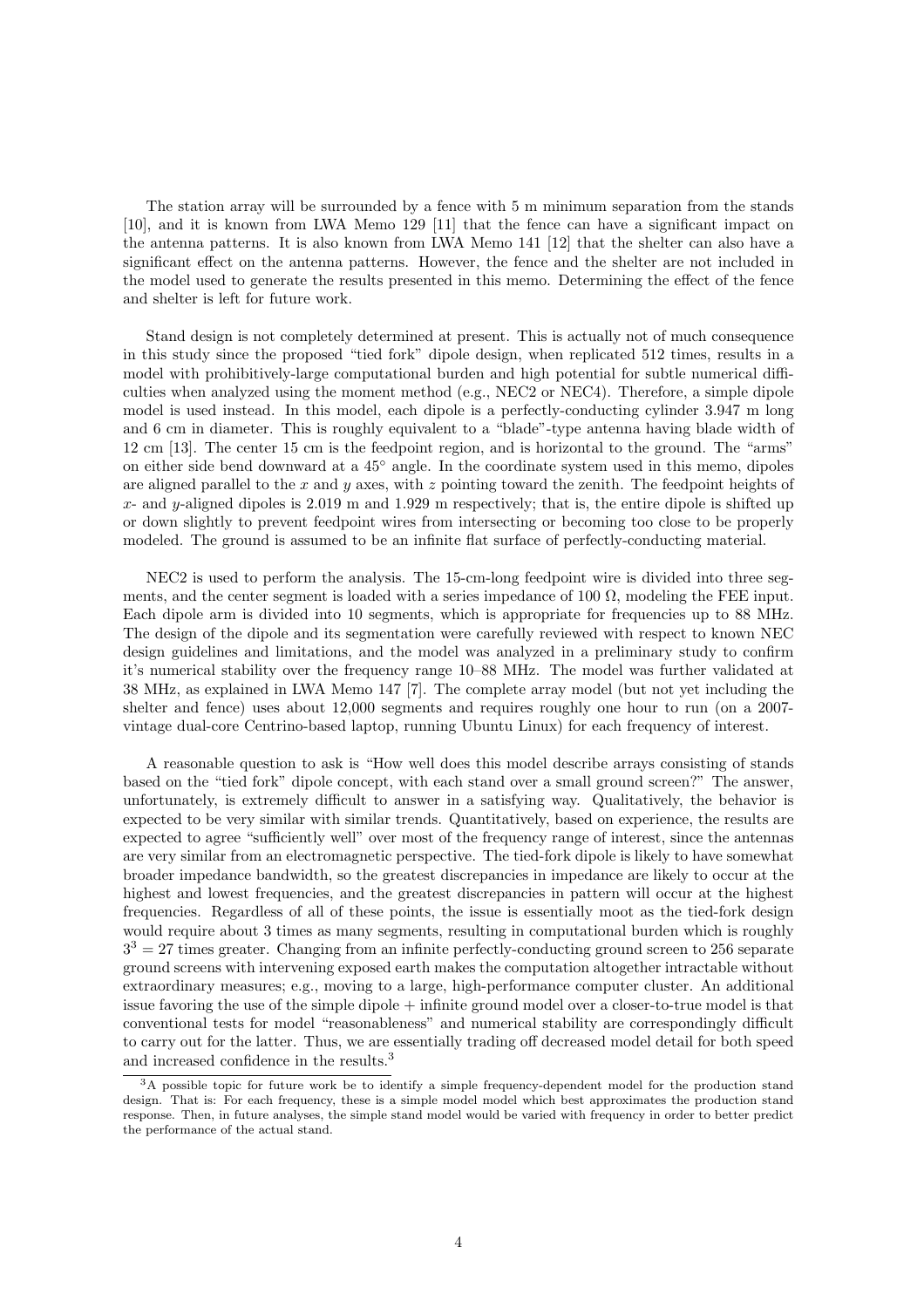## 3 Optimal vs. "Simple" Beamforming

In this memo we are concerned with the performance of "simple" beamforming; in particular, what is lost with respect to "optimal" beamforming. Thus, we need to define these terms.

#### 3.1 Optimal Beamforming

Optimal beamforming is defined as beamforming which results in maximum signal-to-noise ratio (SNR) in the specified pointing direction, subject to no other constraints (such as sidelobe levels/positions, etc.), and assuming spatially-white noise<sup>4</sup>. Assuming a single monochromatic plane wave incident on the array, this is achieved by multiplying the signal measured at each dipole by it's conjugate value. In the signal processing literature, this is commonly known as maximal ratio combining (MRC). MRC has the effect of weighting dipoles producing signals with larger SNR more heavily than dipoles producing signals with smaller SNR, and it can be shown that the result has the maximum possible SNR.

An informal proof of this is as follows: Consider a monochromatic plane wave incident on a dipole array, and assume that the noise is spatially white. In this case, the power collected by each dipole is equal to  $|I|^2R$ , where I is the (complex-valued RMS) current at the dipole terminals, and R is the load across the dipole terminals. The maximum power that can be collected by the array is simply the sum of the powers collected at the dipole terminals. In this case, we can interpret  $I$  as the dipole signal and  $I^*R$ , where  $I^*$  is the conjugate of I, as the associated beamforming coefficient. Scaling all the beamforming coefficients by the same amount does not change the SNR; therefore using  $I^*$ as the beamforming coefficient yields output with the same SNR. Thus,  $I^*$  is the (non-unique) MRC beamforming coefficient for a dipole producing the output current I.

Optimal beamforming over a non-zero bandwidth requires frequency-dependent coefficients, where the coefficients for each frequency are determined using the same criteria. The inverse Fourier transform of these coefficients yields the impulse response of a filter which applies the correct coefficient to all frequencies simultaneously. If the polarization response of each stand (pair of orthogonal dipoles) varies from stand to stand, then the polarizations must be converted to a common pair of orthogonal polarizations (possibly, but not necessarily, left- and right-circular) before the coefficients (or filters) are calculated and applied, so that there is no loss due to imperfect correlation between similarly-oriented dipoles.

#### 3.2 Simple Beamforming

There are many technical challenges that must be overcome to implement optimal beamforming. As mentioned in Section 1, it is desirable to avoid per-stand polarization corrections so as to simplify the design. In fact, it is desirable to avoid stand-specific processing for anything other than implementing the propagation delays required for "delay-and-sum" beamforming. In this approach, we simply delay the signal from each dipole according to the appropriate geometrical (propagation) delay, and sum the results. Any variations in response between stands is ignored. Further, we wish to generate the two polarizations which are output from the beamformer by simply combining all similarly-oriented dipoles, regardless of any variations in polarization response from stand to stand. Henceforth, we refer to this approach as "simple" beamforming. Simple beamforming is optimal only if the stand responses are identical. In the presence of mutual coupling, simple beamforming cannot not be optimal, since the coupling-induced variations in patterns between dipoles are ignored (i.e., it is not MRC), as are variations in polarization response. However, if these variations are small, or if they large but "average out", then simple beamforming may approach the performance of optimal beamforming. We shall see in the next section that this is indeed the case, for the latter reason.

<sup>4</sup>Of course the noise is not spatially white for LWA, but the actual situation introduces complications which are not relevant to the purpose of this study.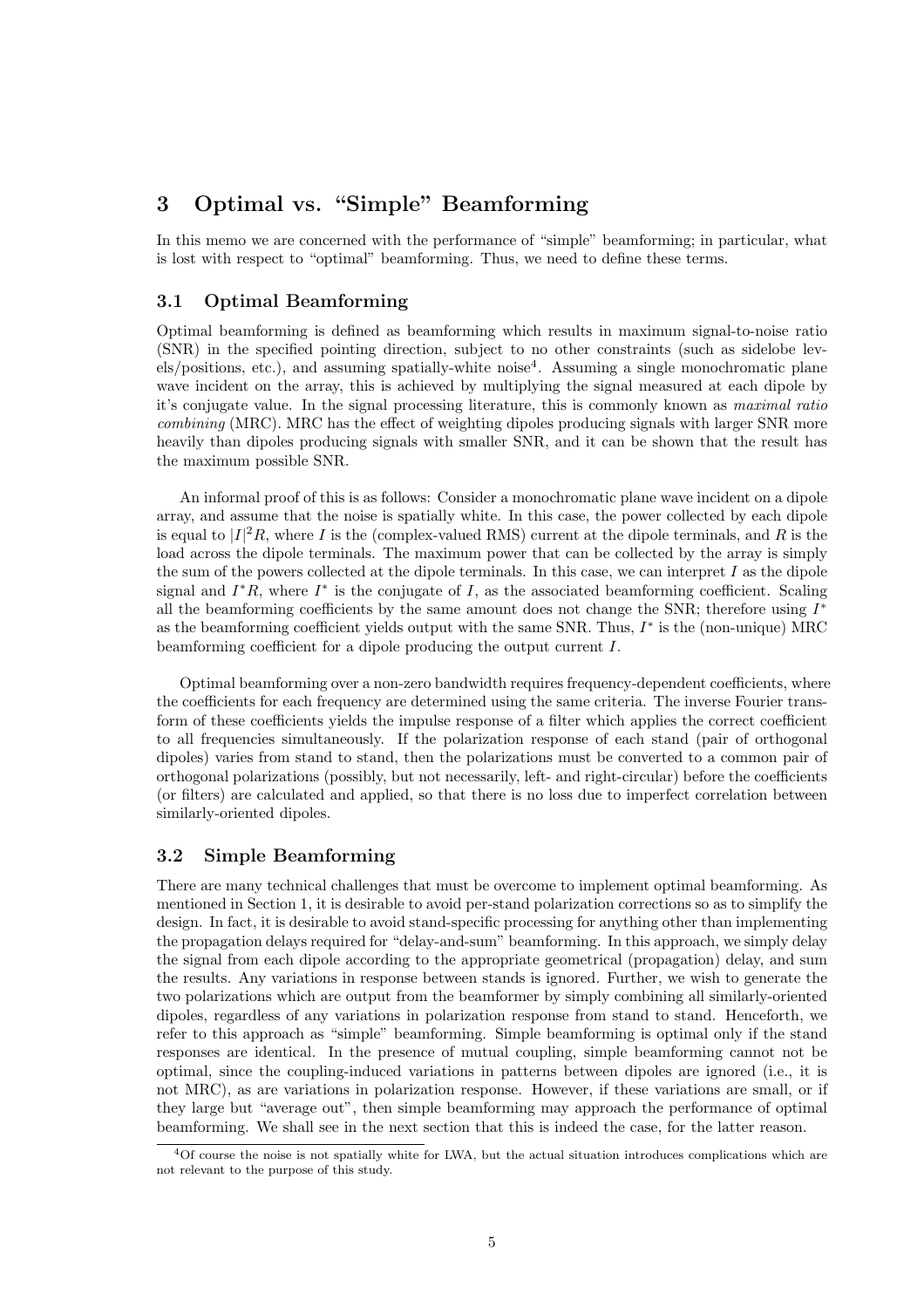### 4 Results

In this memo, we consider the response of the array for two scenarios: (1) A single plane wave incident from the zenith  $(\theta = 0)$ , with a linearly-polarized electric field oriented in the x direction; and (2) A single plane wave incident from  $\theta = \phi = 45^{\circ}$  ( $\phi$  measured from the x axis toward the y axis), with a linearly-polarized electric field oriented parallel to the ground.

#### 4.1 Effect of Mutual Coupling on Collecting Area Generated by Optimal Beamforming

Figure 2 shows the collecting area of the array in each case, assuming MRC beamforming. Since there is only one incident plane wave and we assume the noise is spatially white, this result can be determined by computing the collecting area for each dipole individually, and then summing the results (as discussed in Section 3.1). The power collected by each dipole is simply the absolute value of the RMS current at the antenna terminals (determined by NEC) squared, times the load impedance  $(100\Omega)$ . The collecting area can then be obtained by dividing by the incident flux density, which is known since the incident electric field is known. The result is tallied separately for the  $x$ and y-oriented dipoles; thus this is optimal only for the raw polarizations treated individually, and is not guaranteed to be optimal for any particular pair of orthogonal polarizations. Also shown is the result for a single ("standalone") dipole multiplied by 256, which can be compared to the above result to assess the impact of mutual coupling. It is clear from Figure  $2(a)$  and (b) that the impact is very small. Thus, mutual coupling has negligible effect on collecting area in these two scenarios, assuming the collecting area is obtained by optimal combining of the raw polarizations.

The above result is optimal for the raw polarizations individually, but not necessarily optimal for fully-polarimetric beamforming, since per-stand polarization corrections were not performed. However, it is clear that per-stand polarization correction would not have made a significant difference, since even when we ignore these corrections we get nearly the same result obtained in the "standalone  $\times$  256" case for which the stand polarization responses are identical. Thus, we shall henceforth assume that MRC beamforming for the raw polarizations individually is essentially optimal even if the complete polarimetric response is of interest, and even though per-stand polarization corrections are not performed.

The above results are a bit surprising, since previous studies (see Section 1) make it clear that the individual element responses vary dramatically in response to mutual coupling. In fact, that is also the case here, as demonstrated in Figure 3. In this figure, zero mutual coupling corresponds to all the markers being located exactly at  $(1, 0)$ , whereas significant and disorderly mutual coupling manifests as perturbation of the markers from that position. It is clear that the mutual coupling is in fact significant and disorderly for various combinations of frequencies and incident directions. However, the center of distribution always remains quite close to  $(1, 0)$ , which probably explains the close agreement in Figure 2. In other words, it appears that the mutual coupling-induced "errors", although large, tend to average out leaving only a very small bias.

#### 4.2 Performance of Simple Beamforming Compared to Optimal Beamforming

Next, we consider whether we can achieve results similar to those of Figure 2 using the "simple" beamforming scheme, as opposed to the optimal (MRC) beamforming scheme. A comparison is shown in Figure 4 for a zenith-pointing beam (another pointing is considered below). In this case, the results are expressed in terms of gain in dB relative to an arbitrary (but common) reference.<sup>5</sup> Note that the results are nearly identical  $-$  i.e., that optimal and simple beamforming yield very

 $5$ This is a convenience that allows the coefficients for simple beamforming to have magnitude equal to one. As explained in Section 3.1, the SNR is not affected by a constant scaling in coefficients.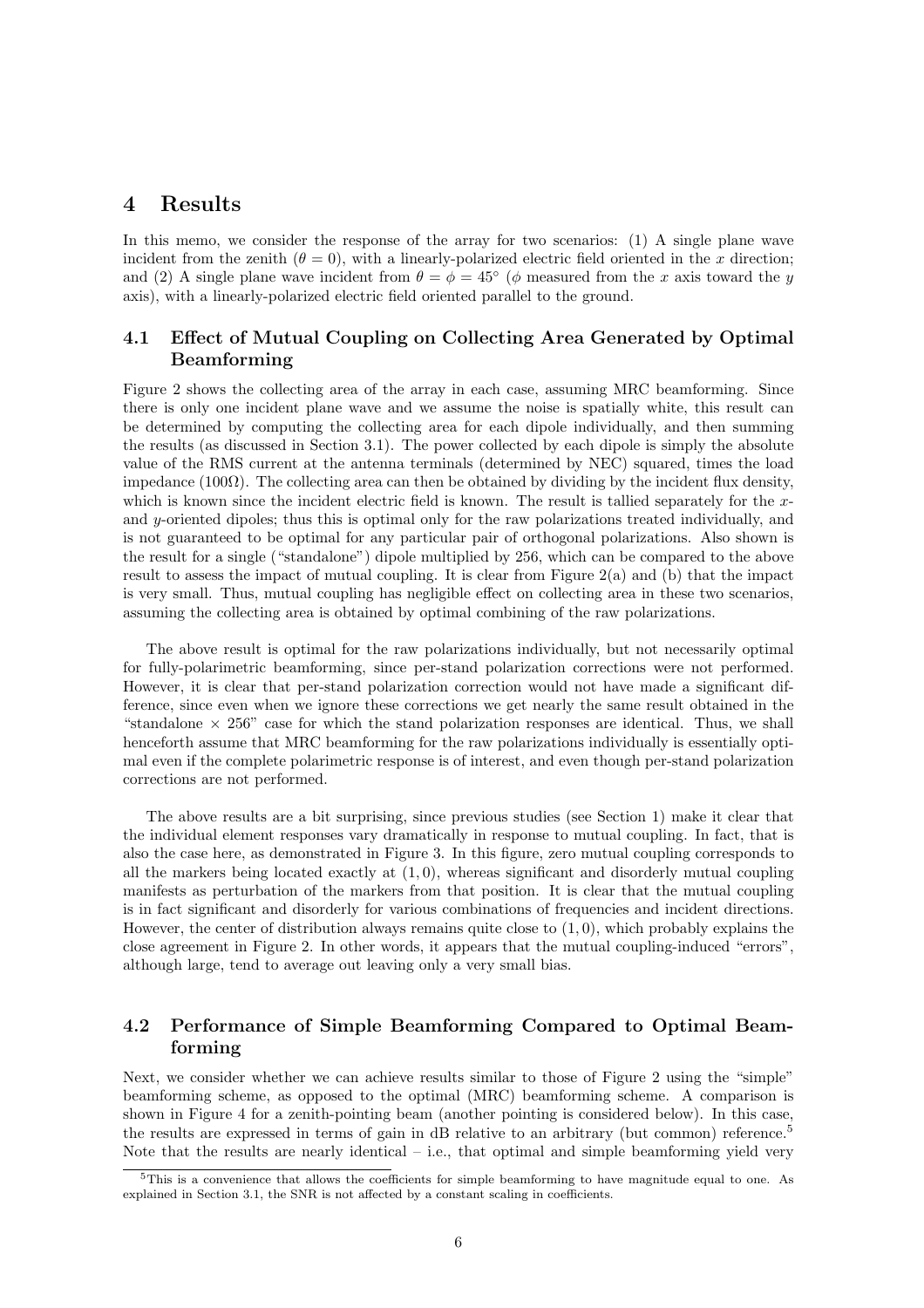

(a)  $\theta = 0$ . The cross- (y-) polarized result is out of range of this plot; see Figure 4(a).



Figure 2: Collecting area assuming MRC beamforming (that is, beamforming which is optimal for the raw polarizations processed individually) in the indicated direction.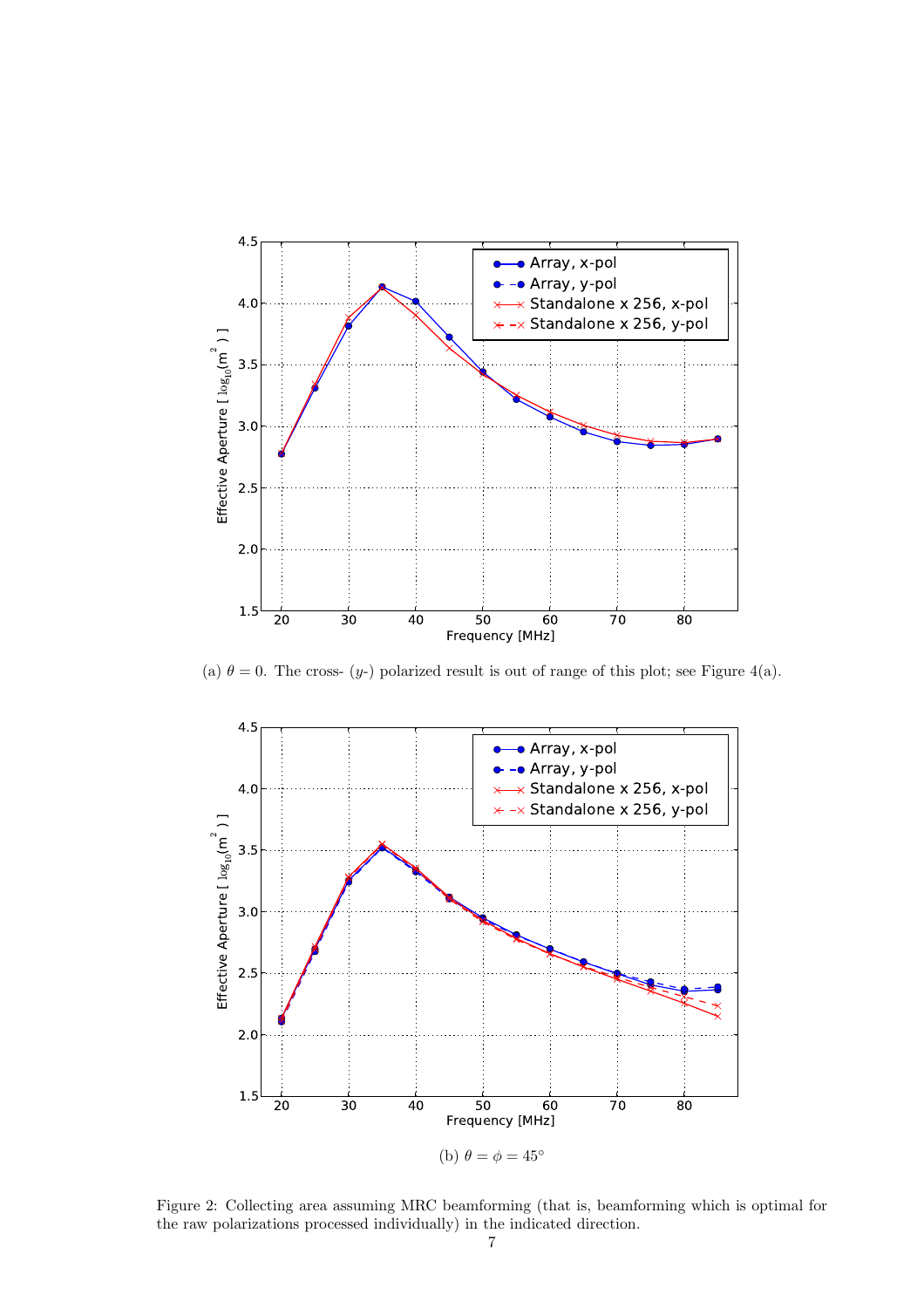

Figure 3: Terminal currents for the x-oriented dipoles. Each is divided by the corresponding current for an identical standalone dipole; thus the distance of the marker from  $(1, 0)$  is an indication of the magnitude of the effect of mutual coupling.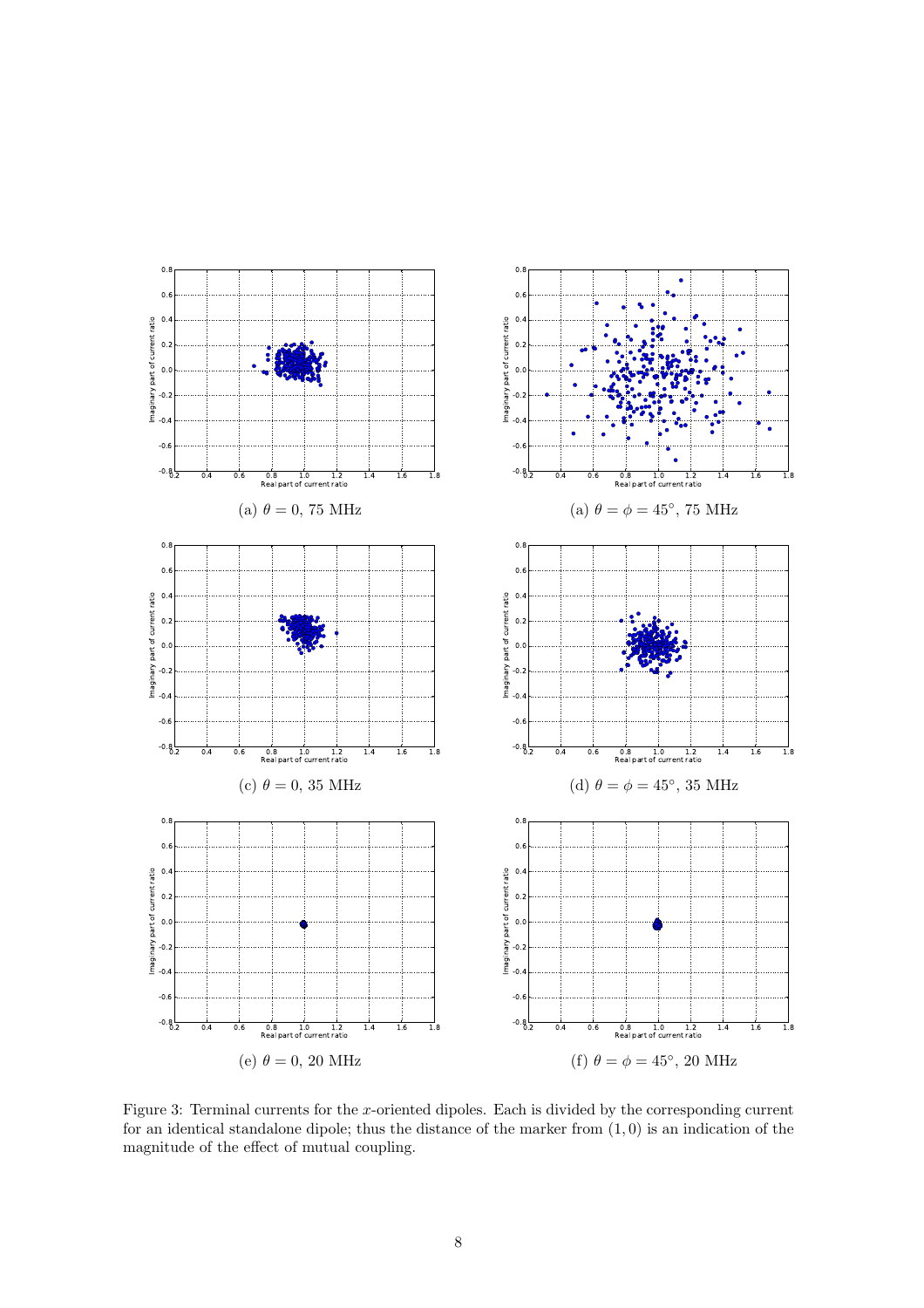nearly the same gain – for the co-polarized dipoles. The reason for this appears to be the same as the reason why the collecting area for optimal beamforming is not significantly affected by mutual coupling; that is, because the differences in stand responses which are ignored by simple beamforming, although large, tend to average out leaving only a very small bias.

The cross-  $(y-)$  polarization results in Figure 4 are interesting. For optimal beamforming in the absence of mutual coupling, we see that the cross-pol is negligible; in fact, this level might not even be numerically significant. In the presence of mutual coupling, however, the cross-pol increases to a level of about −25 dB relative to the co-polarized gain above about 50 MHz. For simple beamforming, the observed cross-pol in the presence of mutual coupling is much less. A possible explanation for this is that since dipoles producing abnormally large outputs due to mutual coupling are weighted more heavily in optimal beamforming, so is the coupling-enhanced cross-pol component. After all, there is no constraint in the MRC processing that cross-pol should be low. It is possible that the result would be better (lower cross-pol for optimal beamforming) if per-stand polarization calibration was implemented, but this hardly seems necessary since we prefer simple beamforming for implementation reasons anyway.

Figure 5 compares the results for the zenith-pointing and  $\theta = \phi = 45^{\circ}$  beams, zooming in on the x-polarization. Once again we see that simple beamforming delivers gain which is very close to that delivered by optimal (now, MRC on raw polarizations) beamforming. Combined with the finding from Section 4.1 that per-stand polarization corrections are not required to achieve nearly-optimum collecting area, this is pretty strong evidence that simple beamforming yields nearly-optimum gain and polarization characteristics, even in the presence of mutual coupling. However, the reader is once again referred to the caveats given at the end of Section 1.2.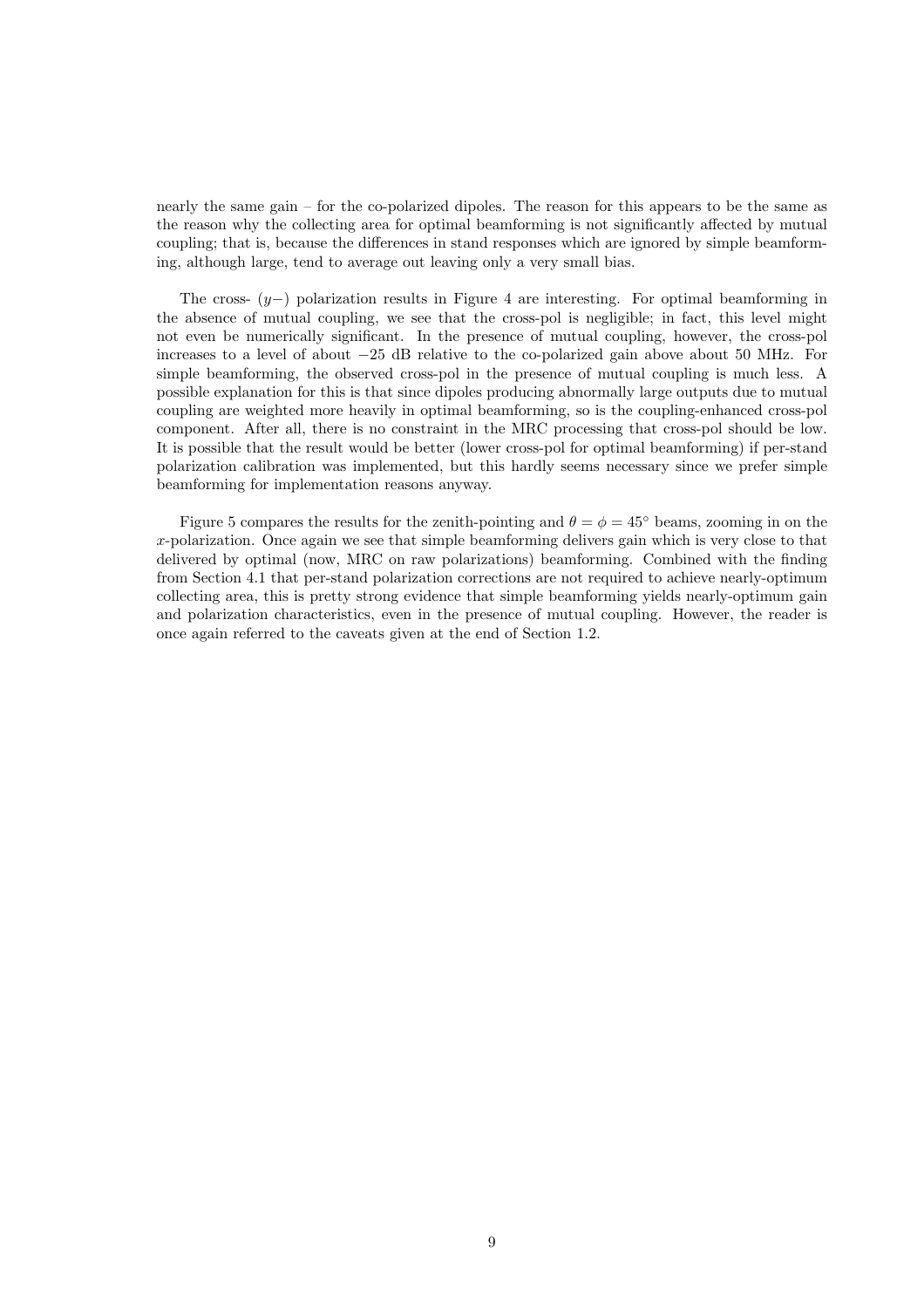

(a) Optimum Beamforming (MRC for raw polarizations individually)



Figure 4: Main lobe gain for a zenith-pointing beam, using the indicated type of beamforming. See Figure 5(a) and (c) for a close up.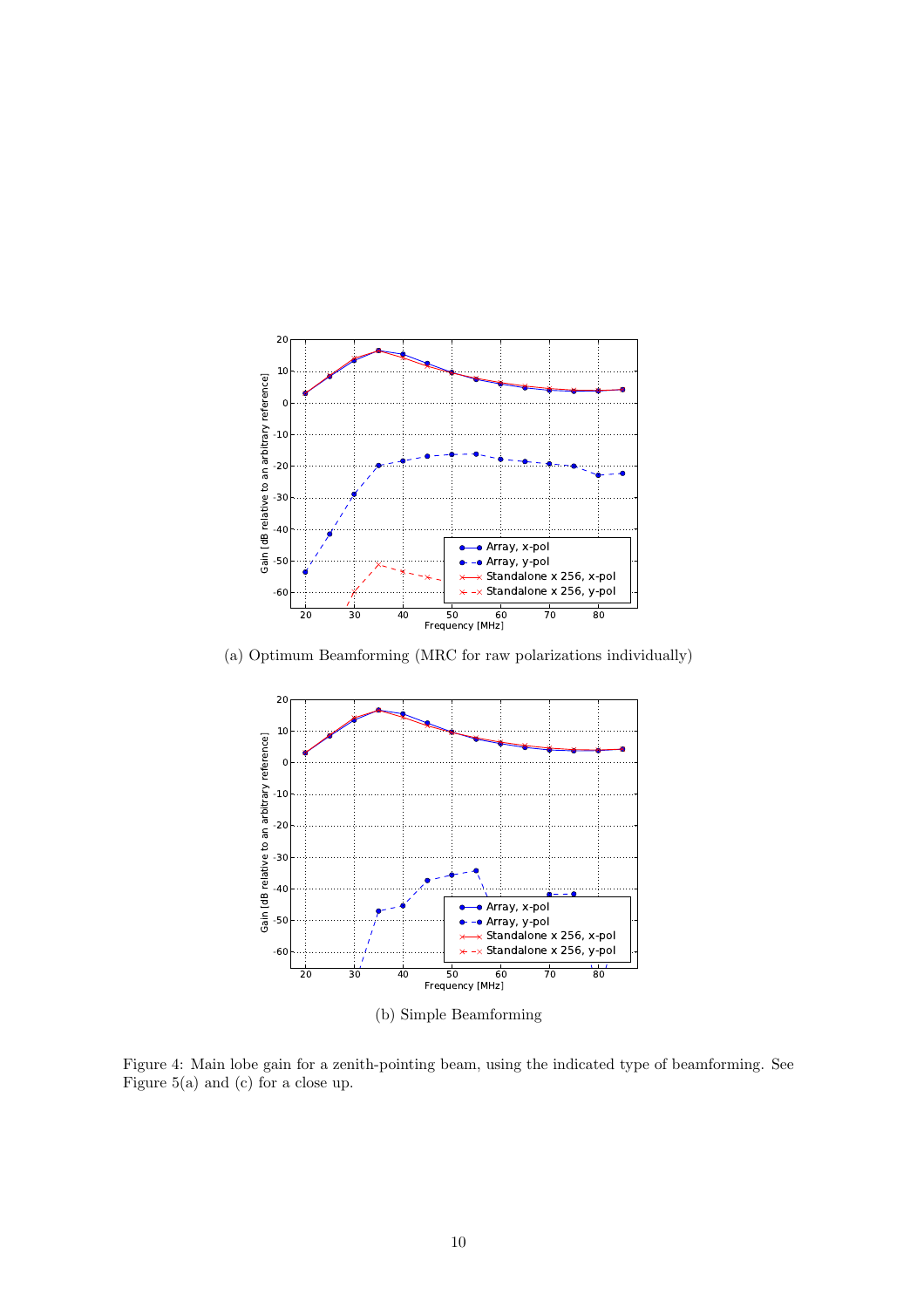

Figure 5: Main lobe gain using the indicated type of beamforming, in the indicated direction.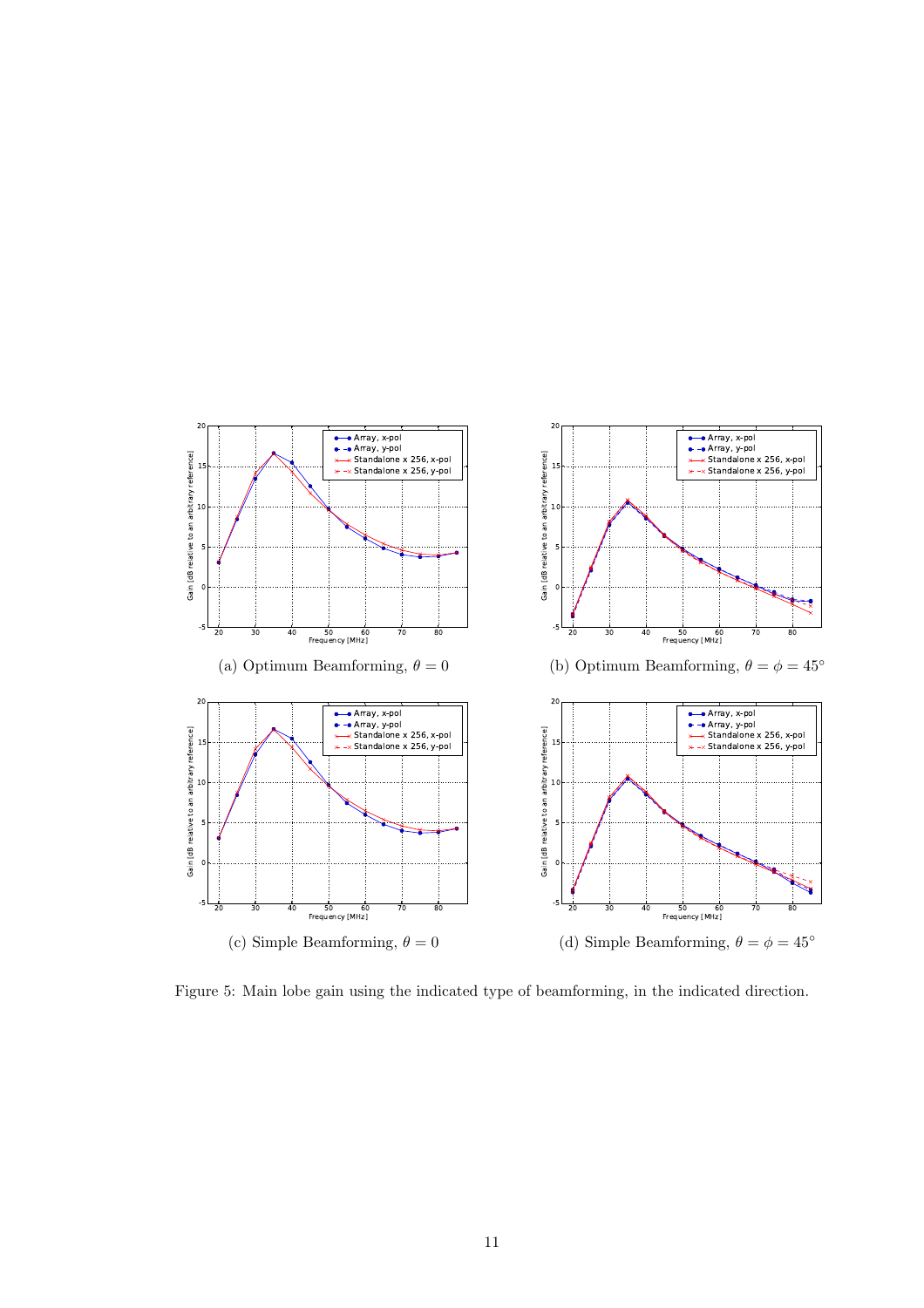## A Array Geometry

The following is a table of stand positions for the array considered in this memo, and shown in Figure 1. The format is  $x \text{ [m]}, y \text{ [m]}.$ 

| $-0.6417$ | $-54.6403$ |
|-----------|------------|
| 0.6188    | $-49.2886$ |
| $-2.1446$ | $-43.5898$ |
| 1.6347    | $-39.4022$ |
| $-3.1040$ | $-31.5842$ |
| 1.9494    | $-25.9196$ |
| 0.1033    | $-16.6167$ |
| 0.4292    | $-10.7486$ |
| $-0.7357$ | $-4.3966$  |
| 1.8992    | 0.8836     |
| $-0.6337$ | 5.6928     |
| $-1.2804$ | 14.4591    |
| $-0.9083$ | 19.8388    |
| $-0.2194$ | 25.2222    |
| 1.7887    | 29.8014    |
| 2.7037    | 35.4848    |
| $-1.4572$ | 42.3004    |
| $-0.9804$ | 47.4205    |
| $-2.4760$ | 53.5092    |
| 7.9084    | $-51.3329$ |
| $-8.8030$ | $-53.6532$ |
| 7.0980    | $-46.3809$ |
| $-6.8098$ | $-49.0652$ |
| 6.2519    | $-41.3365$ |
| $-3.0192$ | $-36.5852$ |
| 4.1923    | $-32.8849$ |
| $-8.1351$ | $-32.2201$ |
| 6.9503    | $-25.9969$ |
| $-6.7614$ | $-27.4078$ |
| 6.0254    | $-21.0830$ |
| $-3.7951$ | $-21.8019$ |
| 4.5376    | $-13.8831$ |
| $-4.8877$ | $-14.8882$ |
| 5.5250    | $-8.3511$  |
| $-5.7524$ | $-9.9572$  |
| 4.3222    | $-3.4923$  |
| $-7.8482$ | $-5.2768$  |
| 7.0843    | 1.0107     |
| $-6.8086$ | 2.8078     |
| 3.3628    | 11.2666    |
| -4.6788   | 8.7518     |
| 6.9783    | 15.4447    |
| $-5.8368$ | 16.5324    |
| 4.0877    | 19.5650    |
| $-7.7418$ | 21.1581    |
| 4.9782    | 25.5392    |
| $-5.2158$ | 25.4761    |
| 7.0019    | 30.1154    |
| $-4.6958$ | 31.3428    |
| 7.5874    | 37.1024    |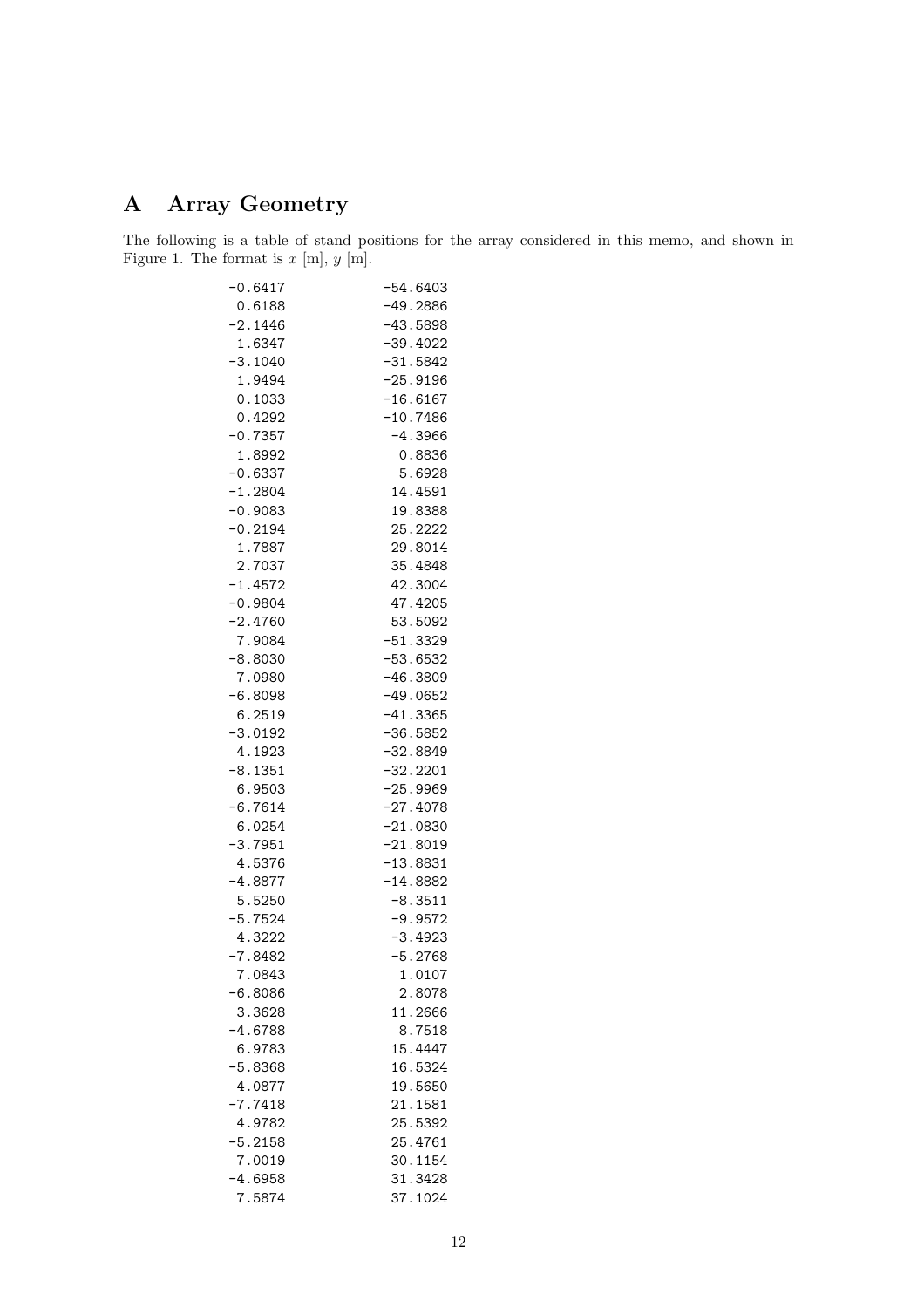| $-5.8409$             | 38.5326                  |
|-----------------------|--------------------------|
| 6.0371                | 41.8597                  |
| $-6.0187$             | 44.3590                  |
| 5.3172                | 54.6967                  |
| $-7.5405$             | 53.5187                  |
| 13.1956               | $-52.1099$               |
| $-12.7579$            | $-50.5875$               |
| 12.5562               | $-46.6941$               |
| $-9.7426$             | $-45.0155$               |
| 10.2586               | $-38.3441$               |
| $-10.3420$            | $-40.0476$               |
| 9.7317                | $-30.1566$               |
| $-14.7921$            | $-30.5523$               |
| 11.8669               | $-24.9943$               |
| $-10.1415$            | $-23.6875$               |
| 13.0254               | $-18.2517$               |
| $-10.4922$            | $-18.6973$               |
| 9.1112                | $-11.8388$               |
| $-11.0708$            | $-13.7278$               |
| 10.4916               | $-7.0014$                |
| $-11.4977$            | $-8.6987$                |
| 11.1030               | $-2.0367$                |
| $-12.1072$            | 1.2068                   |
| 6.5977                | 6.8001                   |
| $-9.6376$             | 6.9316                   |
| 9.3057                | 11.0118                  |
| $-9.2165$             | 12.8474                  |
| 11.3752               | 17.8394                  |
| $-11.1262$            | 17.4745                  |
| 10.7993               | 23.1056                  |
| $-12.8458$            | 24.8272                  |
| 11.9966               | 30.4219                  |
| $-10.9054$            | 29.4353                  |
| 13.3505               | 36.0565                  |
| $-8.6583$             | 34.3964                  |
| 12.0110               | 44.3675                  |
| $-10.9647$            | 41.9145                  |
| 13.7105               | 51.4273                  |
| $-15.5738$            | 52.3364                  |
| 18.8995               | $-46.2463$               |
| $-16.1639$            | $-46.7230$               |
| 14.5750               | $-42.1156$               |
| $-17.6424$            | $-40.9739$               |
| 14.3883<br>$-16.3174$ | $-33.7063$               |
| 16.8614               | $-36.1499$<br>$-27.8946$ |
|                       |                          |
| $-17.3944$<br>17.5465 | $-26.1322$               |
| $-14.8130$            | $-20.5576$<br>$-21.8392$ |
| 16.7132               | $-14.8541$               |
| $-15.1487$            | $-16.8466$               |
| 13.9734               | $-10.6705$               |
| $-16.1572$            | $-11.5497$               |
| 15.7265               | $-5.2948$                |
|                       |                          |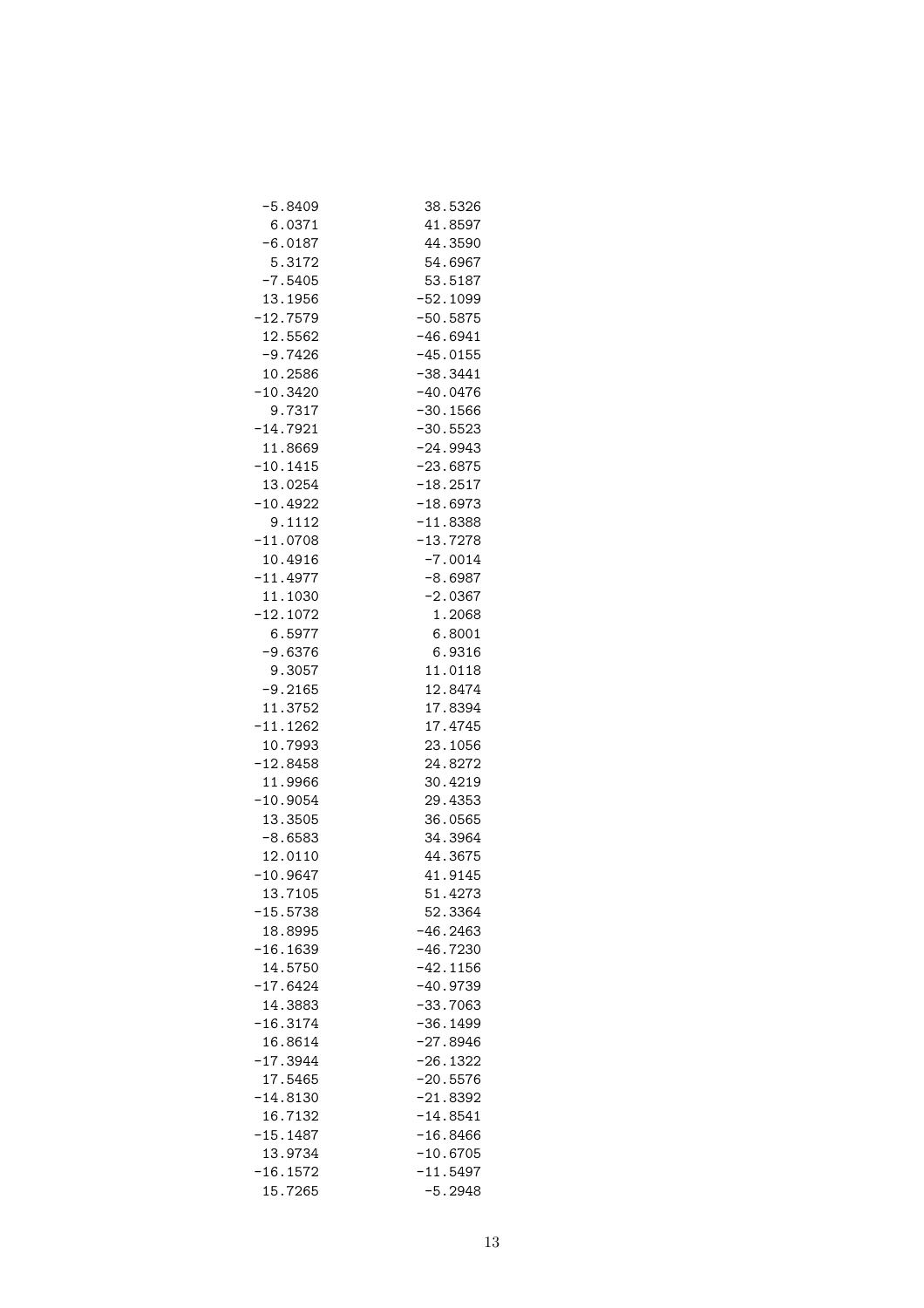| $-14.8887$ | $-5.0098$  |
|------------|------------|
| 13.4371    | 2.6973     |
| $-16.2956$ | 3.9429     |
| 13.3268    | 7.6994     |
| $-13.5683$ | 10.0224    |
| 13.8047    | 13.4682    |
| $-16.7780$ | 15.4280    |
| 15.7228    | 22.0413    |
| $-16.0742$ | 20.9576    |
| 16.6775    | 28.5732    |
| $-16.4452$ | 29.2588    |
| 18.0523    | 33.4310    |
| $-13.7916$ | 33.5207    |
| 15.4753    | 40.5837    |
| $-15.9914$ | 38.2944    |
| 17.4082    | 47.8631    |
| $-18.9400$ | 44.3489    |
| 23.7463    | $-45.0081$ |
| $-25.6522$ | $-43.3098$ |
| 18.9413    | $-36.9731$ |
| $-22.3655$ | $-36.4806$ |
| 20.6662    | $-32.2786$ |
| $-19.6534$ | $-32.2793$ |
| 23.5470    | $-25.2924$ |
| $-21.5648$ | $-21.1130$ |
| 22.4967    | $-19.8239$ |
| $-19.8186$ | $-14.9562$ |
| 21.8329    | $-14.8647$ |
| $-22.6828$ | $-10.7151$ |
| 22.0465    | $-7.9241$  |
| $-21.9991$ | $-5.2612$  |
| 19.9318    | $-2.5818$  |
| $-19.6855$ | 0.2593     |
| 19.7278    | 3.6484     |
| $-22.3891$ | 6.7453     |
| 19.4843    | 10.0060    |
| $-20.8643$ | 11.5074    |
| 18.5294    | 15.1572    |
| 20.9375    | 18.6428    |
| 20.9257    | 25.2759    |
| $-21.5189$ | 26.3358    |
| 22.6954    | 29.9554    |
| $-21.7602$ | 31.5771    |
| 22.4679    | 35.8366    |
| $-20.8029$ | 36.6109    |
|            | 46.2127    |
| 24.6508    |            |
| $-25.0443$ | 47.7928    |
| 29.0218    | $-38.3663$ |
| -28.8472   | $-37.3640$ |
| 26.8890    | $-33.1356$ |
| $-27.0893$ | $-30.4854$ |
| 28.4519    | $-28.3851$ |
| $-22.7735$ | -26.4275   |
| 28.1037    | $-23.0527$ |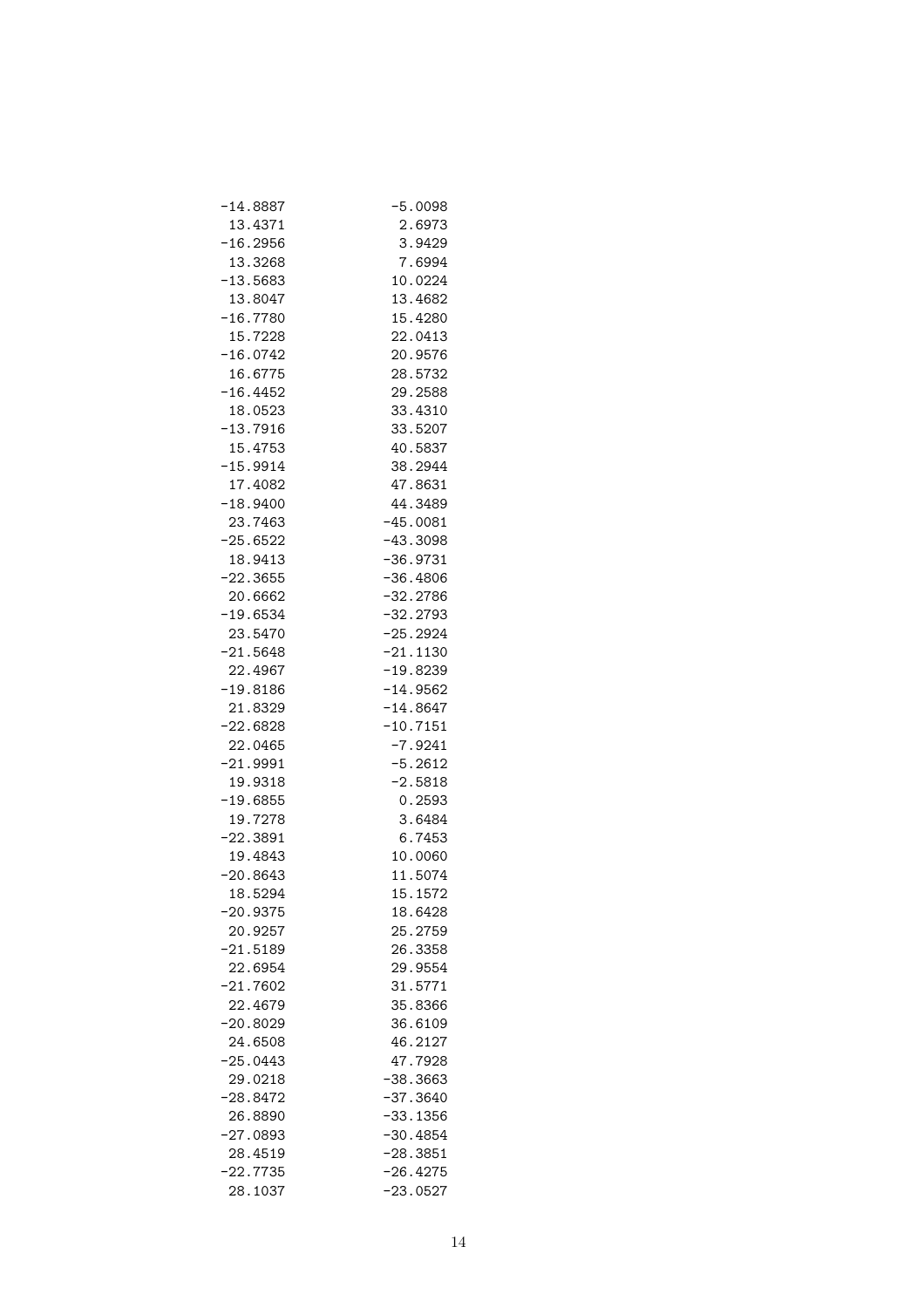| $-26.4012$            | $-22.9848$ |
|-----------------------|------------|
| 27.1227               | $-16.6874$ |
| $-24.3916$            | $-16.9852$ |
| 25.5481               | $-11.5071$ |
| $-26.5409$            | $-7.4385$  |
| 24.9300               | $-2.7158$  |
| $-28.0636$            | $-2.6715$  |
| 25.4969               | 3.7717     |
| $-25.5579$            | 2.7538     |
| 24.2924               | 8.6263     |
| $-26.0664$            | 12.3274    |
| 25.1775               | 14.4677    |
| $-26.5543$            | 17.3048    |
| 29.1182               | 22.2415    |
| $-25.2262$            | 22.9725    |
| 26.9131               | 26.7292    |
| $-26.5026$            | 28.2808    |
| 29.1861               | 31.1853    |
| $-27.7291$            | 33.7202    |
| 29.3327               | 37.9612    |
| $-30.1810$            | 40.3269    |
| 35.0420               | $-39.5341$ |
| $-32.8441$            | $-41.7774$ |
| 34.2805               | $-32.0664$ |
| $-33.8331$            | $-32.3352$ |
| 32.6059               | $-25.6007$ |
| $-31.3849$            | $-25.4098$ |
|                       | $-17.7290$ |
| 32.0173<br>$-29.3839$ | $-17.6411$ |
|                       |            |
| 30.7056               | $-11.3911$ |
| $-31.4897$            | $-11.5853$ |
| 29.1609               | $-5.3829$  |
| $-34.9724$            | $-6.9353$  |
| 30.9098               | $-0.6914$  |
| $-30.5879$            | 1.6933     |
| 29.7352               | 6.4426     |
| $-29.1909$            | 8.3535     |
| 30.8769               | 11.3155    |
| $-33.5187$            | 12.9787    |
| 31.9913               | 16.1965    |
| $-32.5407$            | 17.9274    |
| 33.0469               | 27.0970    |
| $-30.6914$            | 25.5317    |
| 33.3625               | 34.9988    |
| $-32.5725$            | 32.4500    |
| 33.9143               | 39.9699    |
| $-35.2642$            | 39.3136    |
| $-36.6268$            | $-36.4847$ |
| 37.2981               | $-27.3307$ |
| $-39.6483$            | $-29.7389$ |
| 35.8184               | $-20.9876$ |
| $-35.5218$            | $-22.5997$ |
| 37.1341               | $-14.4744$ |
| $-35.0808$            | $-17.6007$ |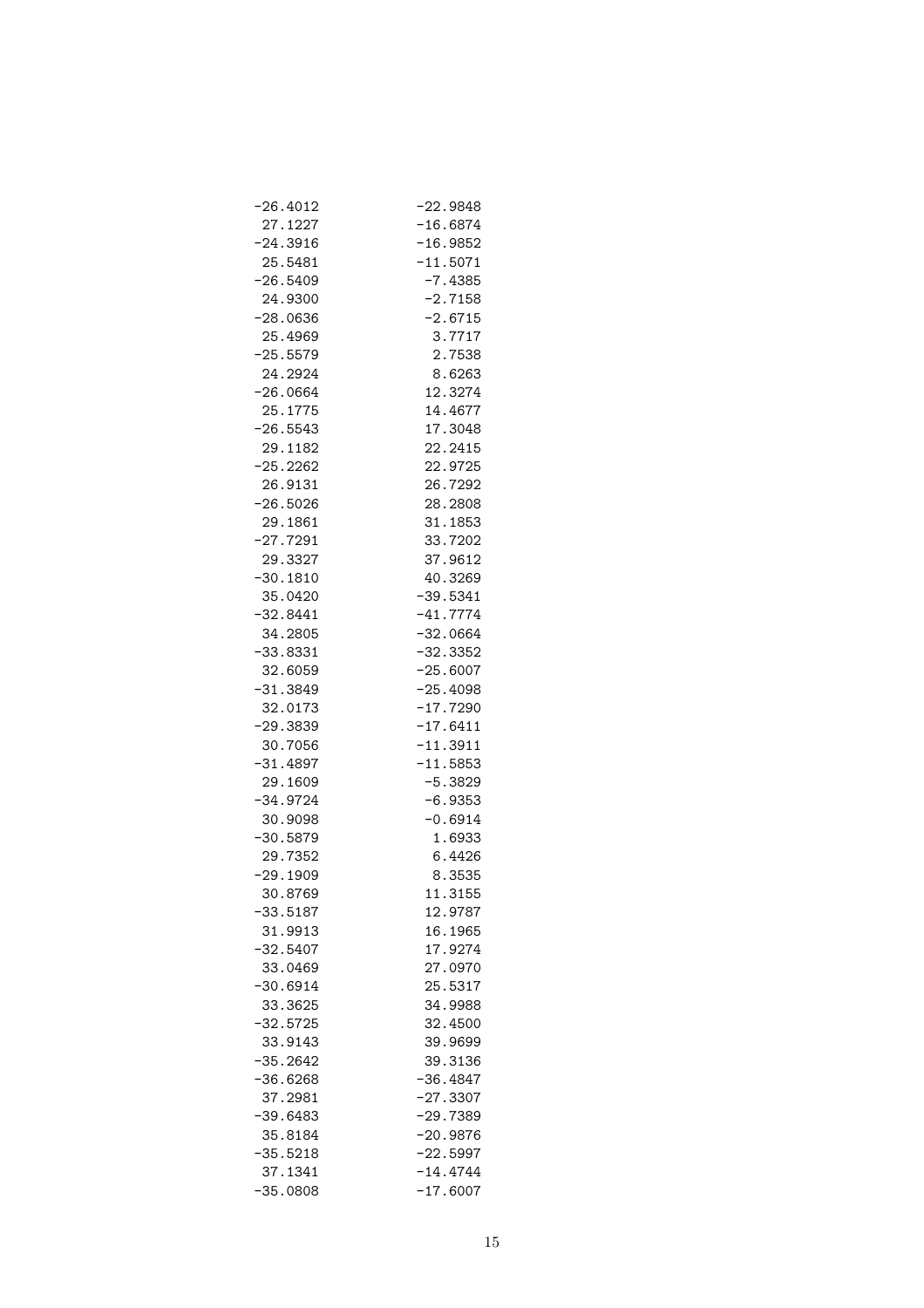| 36.1501    | $-8.3643$  |
|------------|------------|
| -37.2341   | $-12.5975$ |
| 38.5491    | $-2.7244$  |
| $-34.0486$ | $-2.0158$  |
| 36.5450    | 3.1454     |
| -35.7834   | 3.6391     |
| 37.0096    | 9.9968     |
| $-36.8390$ | 8.6736     |
| 38.6967    | 15.9076    |
| $-38.9928$ | 14.0988    |
| 36.7558    | 20.5161    |
| $-35.6935$ | 22.2359    |
| 37.3787    | 30.0275    |
| $-35.9543$ | 28.3535    |
| 43.1045    | $-27.5871$ |
| $-40.5514$ | $-22.3927$ |
| 40.9522    | $-22.7011$ |
| $-41.5217$ | $-17.3201$ |
| 41.9859    | $-15.6864$ |
| $-44.6673$ | $-12.1776$ |
| 40.8872    | $-10.1588$ |
| $-40.8047$ | $-8.0394$  |
| 43.9657    | $-2.1493$  |
| $-39.6399$ | 0.1358     |
| 42.4244    | 3.4557     |
| $-41.9223$ | 4.5853     |
| 41.8888    | 11.1213    |
| $-43.2501$ | 10.8016    |
| 43.6038    | 16.9351    |
| $-40.6100$ | 20.0608    |
| 41.5201    | 23.6954    |
| $-39.8577$ | 25.0047    |
| 46.7343    | $-19.8940$ |
| $-47.7129$ | $-16.7461$ |
| 47.3268    | $-12.4447$ |
| $-49.1936$ | $-7.1431$  |
| 47.0654    | $-7.4021$  |
| $-48.5481$ | $-2.1663$  |
| 49.3201    | $-0.3418$  |
| $-48.2585$ | 2.8298     |
| 48.5971    | 5.2913     |
| $-47.4207$ | 13.5602    |
| 48.8035    | 11.1792    |
| $-47.1802$ | 18.5544    |